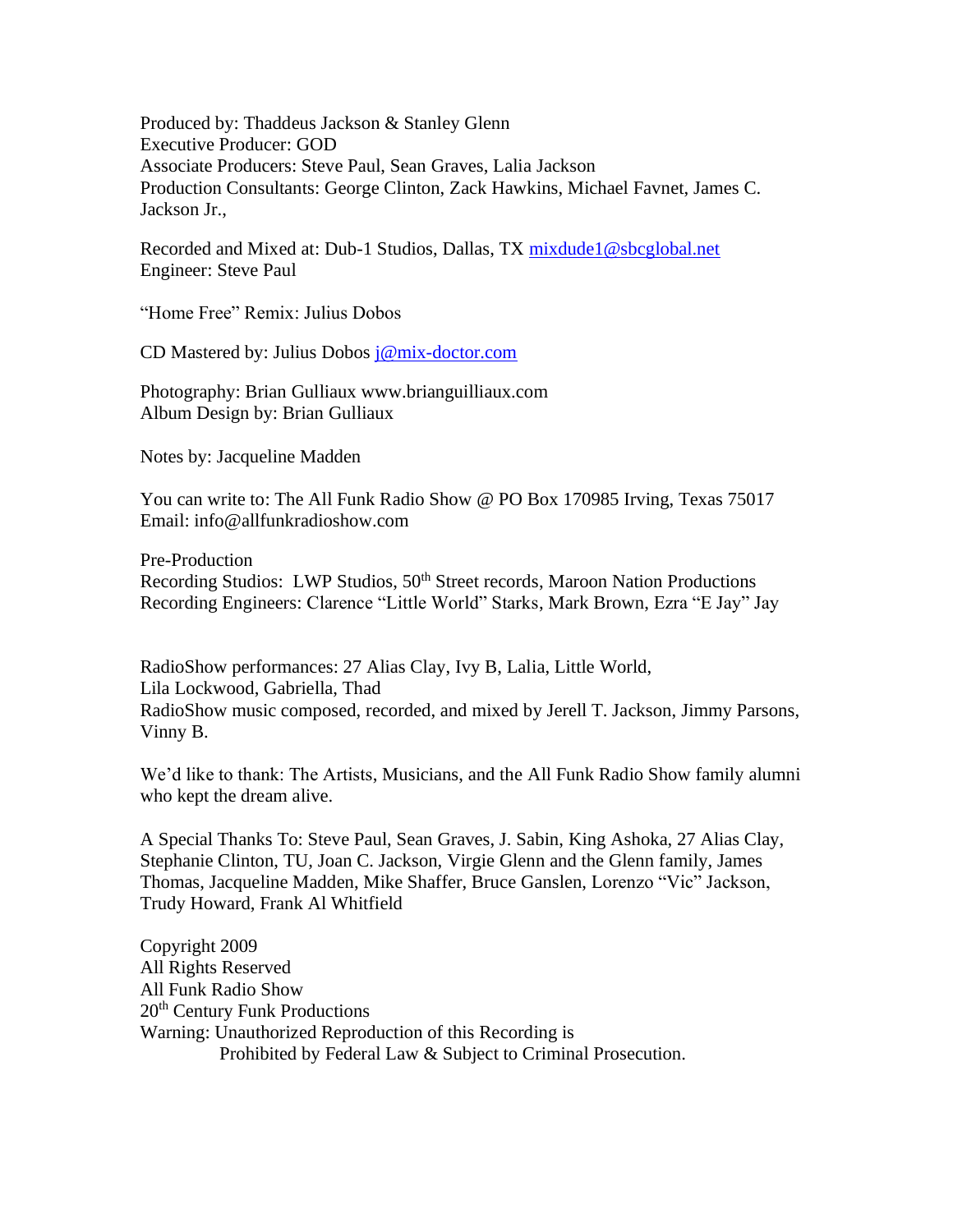The Radio Show has produced a unique compilation of sounds adding a fresh flavor to some old school classics. An All Funk experience introducing original mixes that move your mind, body and soul. Tune in to *New Old School* blending R&B, Hip-Hop & Pop guaranteed to reach all generations.

## **1. Listnin to the Radio 1:56**

Produced by: Stanley Glenn, Thad Jackson Written by: Stanley Glenn, Lalia Jackson, S.Graves All Music performed by: Stanley Glenn Vocals: Tanya Graves, Sean Graves Shouts: TU, King Ashoka, Blaq Stallion, Carlton Moore, J. Sabin Dale Lynch, Reno Casino, Yolanda "Londee" Ighile Live crowd: Tanya, Ivy, Clay, Lalia, Thad

# **2. Steppin out tonight 3:48**

Produced by: Stanley Glenn, Thad Jackson Co-Producer: Steve Paul Written by: Stanley Glenn, Sean Graves Music performed by: Stanley Glenn Vocal arrangement: Sean Graves Guitar: Al James Vocals: Sean Graves, Yolanda "Londee" Ighile, Rapper: Carlton Moore

## **3. Memory Lane 4:08**

Produced by: Thad Jackson, Stanley Glenn Written by: Minnie Riperton Music performed by: Stanley Glenn Background vocal arrangement: Yolanda "Londee" Ighile, Guitar: Al James Drums: Jason "J.T." Thomas. Vocals: Sean Graves, Yolanda "Londee" Ighile, Tanya Graves Rapper: Carlton Moore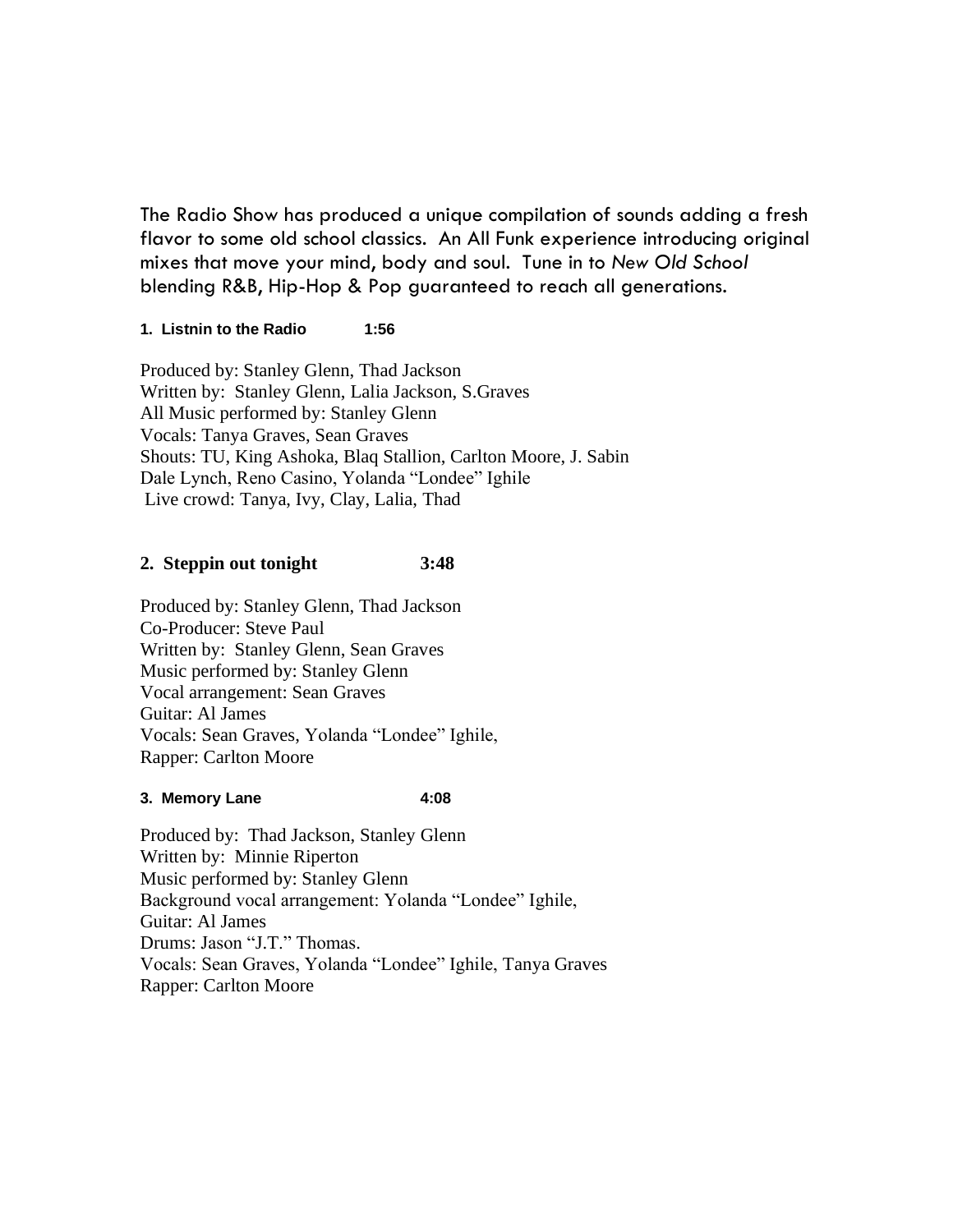### **4. Count on me 3:27**

Produced by: Stanley Glenn, Thad Jackson Written by: Stanley Glenn, Tawrence Griffin All Music performed by: Stanley Glenn Vocal arrangement: TU Rapper: TU Vocal: J. Sabin Background vocals: Sean Graves, Tanya Graves, Yolanda "Londee" Ighile, Kiss: Lalia

## **5. This Will Be 3:37**

Produced by: Stanley Glenn, Thad Jackson Written by: Natalie Cole Additional lyrics: J. Sabin All Music performed by: Stanley Glenn Vocal arrangement: Sean G, J. Sabin Rapper: Blaq Stallion Vocal: J. Sabin, Claudia Melton Background vocals: Sean Graves, Tanya Graves, J. Sabin, Ceci London

# **6. Live it (Off the Wall) 3:59**

Produced by: Stanley Glenn, Thad Jackson Written by: Rod Temperton Additional lyrics: J. Sabin Music performed by: Stanley Glenn Bass: Thad Jackson Vocal arrangement: J. Sabin Rapper: Carlton Moore Vocal: J. Sabin Background vocals: Sean Graves, Tanya Graves,

## **7. Only in America 3:43**

Produced by: Thad Jackson, Stanley Glenn Written by: Patrick " Boogie Towers " Drummond Additional lyrics: J.Sabin Music performed by: Stanley Glenn Guitars: Al James, Melvin "Melly Mel" Smith Lead Vocals: J. Sabin Rapper: King Ashoka Background vocals: Sean Graves, Tanya Graves, Yvonne Thomas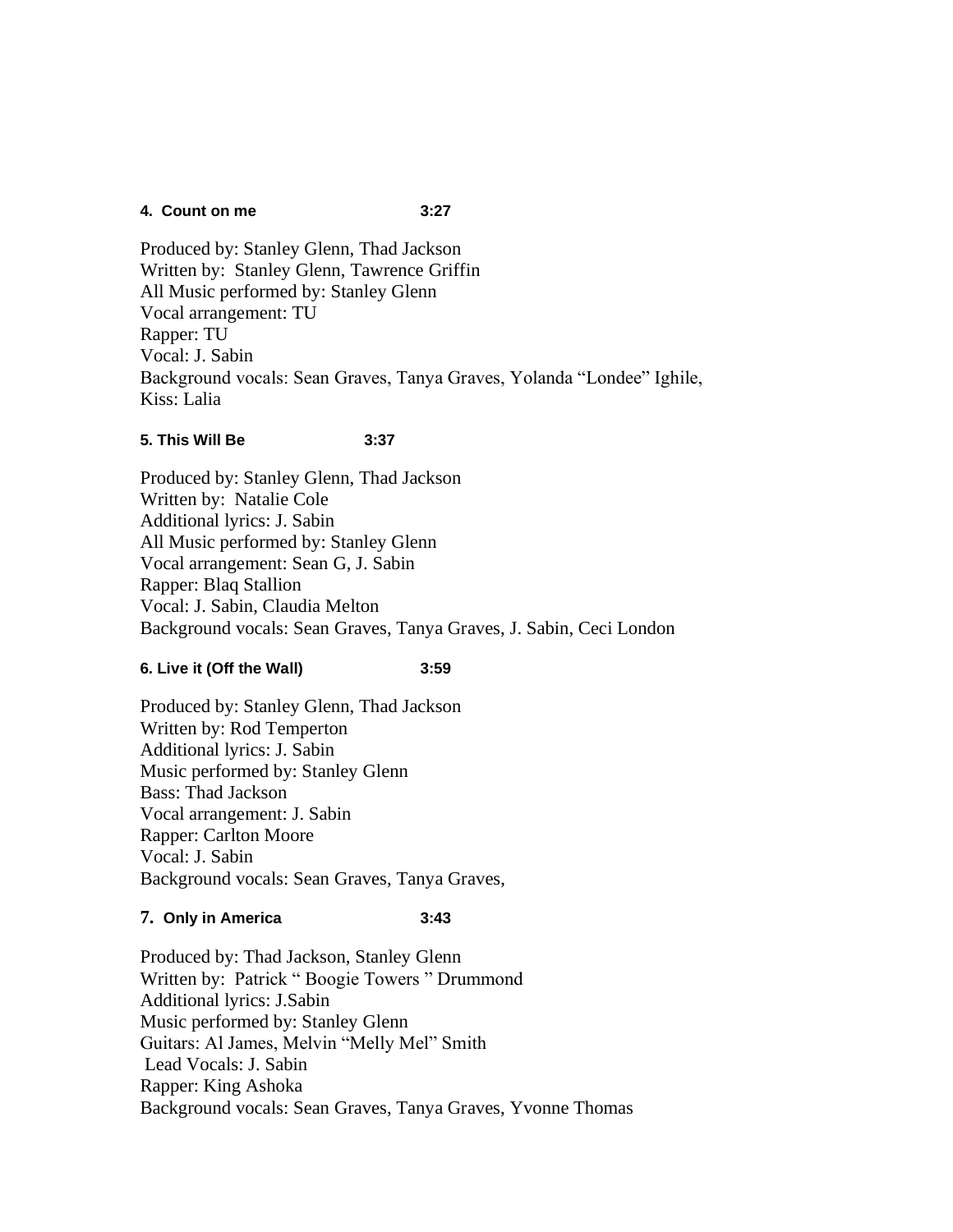Animated vocals: Thad , Sean G, George, Tangie Kool-Aid Kids: Lalia, E-E, Shanice, Raven

# **8. Do you need a ride? 4:05**

Produced by: Thad Jackson, Stanley Glenn Written by: Patrick " Boogie Towers " Drummond Music performed by: Stanley Glenn Guitar: Al James Talkbox: Dale Lynch Vocals: Sean Graves, Tanya Graves, Yolanda "Londee" Ighile, King Ashoka Vocal arrangement: Sean Graves

# **9. Don't it feel good? 3:45**

Produced by: Thad Jackson, Stanley Glenn Written by: Patrick " Boogie Towers " Drummond All Music performed by: Stanley Glenn Guitars: Al James, Steve Paul Congos: Zack Hawkins - (MBS) Horns: Paul Rogers, Freddie Jones, Malcolm Robertson Lead Vocal: Sean Graves Background vocals: Sean Graves, Tanya Graves, Yolanda "Londee" Ighile Rapper: Donovan AKA Mr. Bulleton

## **10. Nobody's tellin' it 5:14**

Produced by: Thad Jackson, Stanley Glenn Written by: Thad Jackson, Stanley Glenn, G. Clinton Music performed by: Stanley Glenn Guitar: Al James Drums: Jason "J.T." Thomas. Lead vocals: Tracy Satterwhite, Le'Tempest Barnes Rapper: Reno Casino Sopranos: Yolanda "Londee" Ighile, Virlinda Stanton, Malin, Kismet Heggins Altos: Tanya Graves, Tangie Hamilton, Nicole Pruitt, Lounell Sims Tenors: Sean Graves, Stanley Glenn, Thad Jackson Baritone: Ken Roney Bass: Joe N. Lee

#### **11. Family of soul 3:35**

Produced by: Thad Jackson, Stanley Glenn Written by: Patrick " Boogie Towers " Drummond Music performed by: Stanley Glenn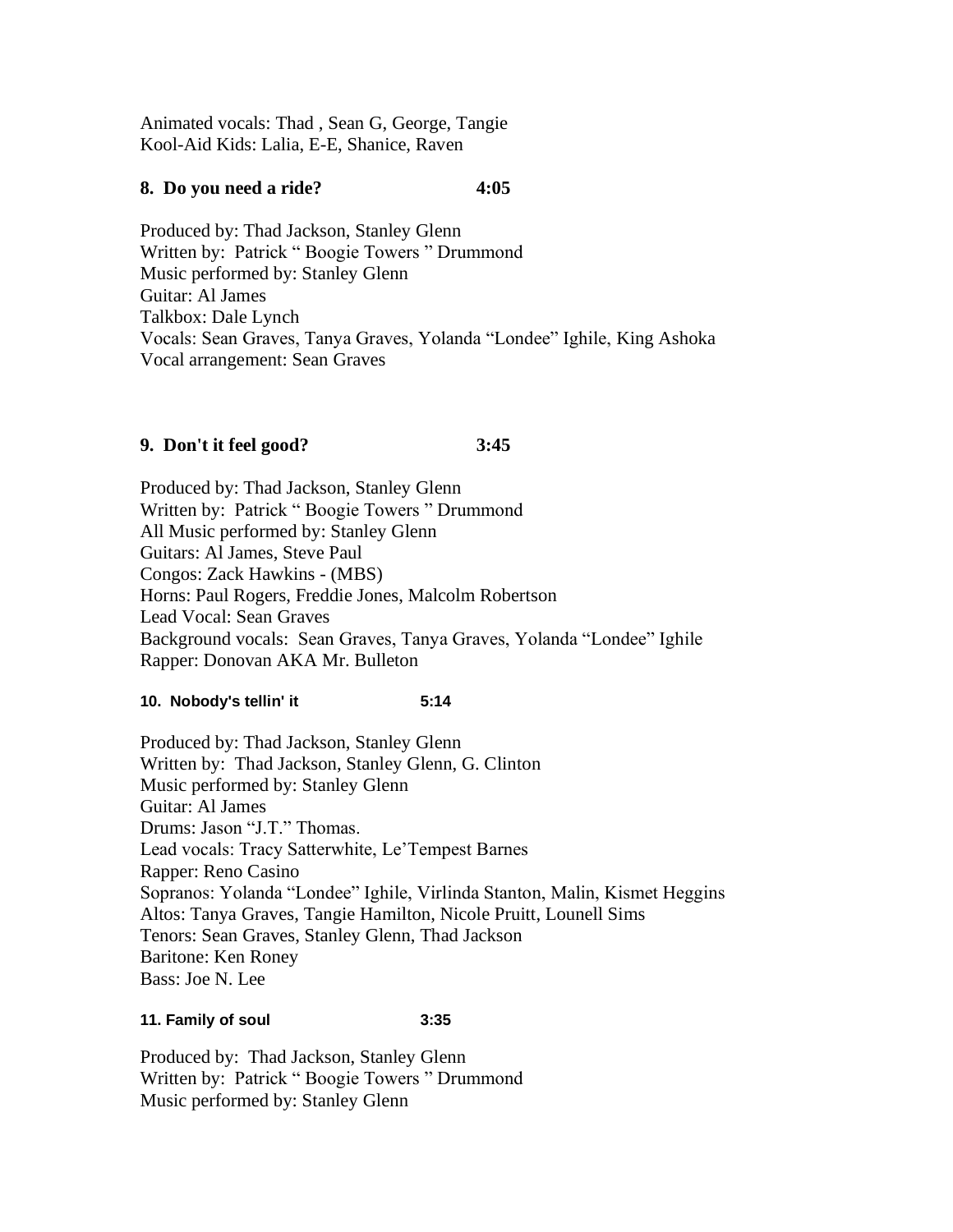Guitar: Al James Drums: Jason "J.T." Thomas. Horns: Paul Rogers, Freddie Jones, Malcom Roberson Vocals: Sean Graves, Tanya Graves, Yvonne Thomas Rapper: Reno Casino

## **12. Love gets better 4:08**

Produced by: Thad Jackson, Stanley Glenn Written by: Patrick " Boogie Towers " Drummond Additional lyrics: J. Sabin All Music performed by: Stanley Glenn Lead Vocal: J. Sabin Background vocals: Sean Graves, Tanya Graves, Yolanda "Londee" Ighile

### **13. Too much on ya 3:50**

Produced by: Stanley Glenn, Thad Jackson, Written by: Cherish, Stanley Glenn Music performed by: Stanley Glenn Guitar: Al James Lead vocal: Yolanda "Londee" Ighile Background vocals: Tanya Graves, Yolanda "Londee" Ighile, Sean Graves, Virlinda Stanton

#### **14. I love you more than you'll ever know 5:17**

Produced by: Thad Jackson, Stanley Glenn Written by: Donny Hathaway Music performed by: Stanley Glenn Guitar: Al James Drums: Jason "J.T." Thomas. Tenor Sax: Richard Thomas Vocal: Sean Graves

## **15. Lookin' So Fly 3:46**

Produced by: Stanley Glenn, Thad Jackson Written by: Stanley Glenn, Tawrence Griffin, Brittani Stanton All Music performed by: Stanley Glenn Rappers: TU, Blaq Stallion Vocals: Sean Graves, Tanya Graves, Yolanda "Londee" Ighile,